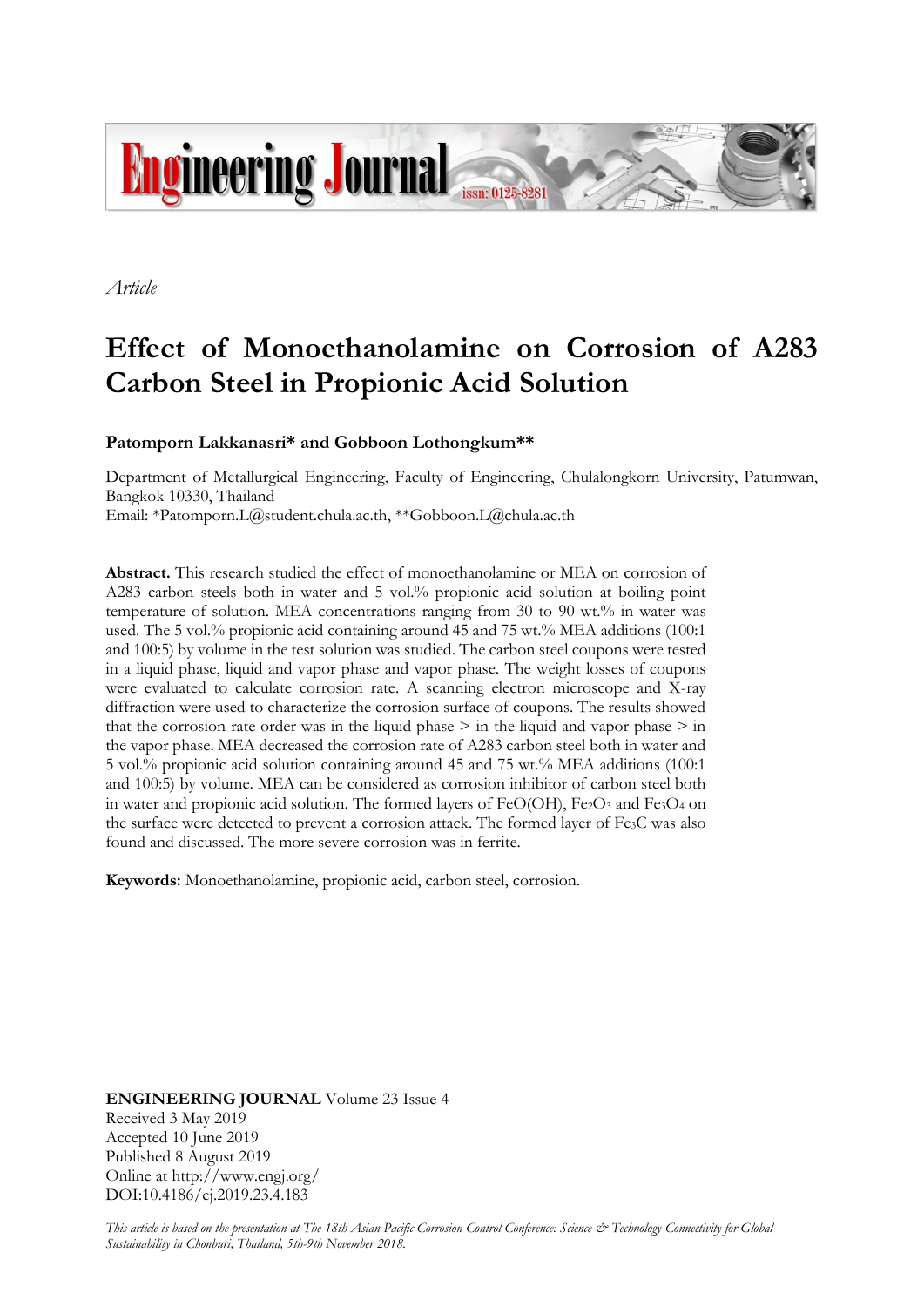#### **1. Introduction**

In an A283 carbon steel steam system of a company, it was contaminated with acetic and propionic acids. These acids can be involved in corrosion of the carbon steel steam system [1]. Corrosion of this steam system has been controlled using a corrosion inhibitor containing monoethanolamine (MEA), having a NH<sub>2</sub>CH<sub>2</sub>CH<sub>2</sub>OH formula. MEA is an organic corrosion inhibitor, which normally can decrease the rates of cathodic and anodic reactions. Chemisorption of MEA on the metal surface may involve in decreasing corrosion of carbon steel. The chemisorption process is influenced by the chemical bond between the metal and inhibitor, and the charge transfer from the inhibitor molecule to the metal, resulting in a protective film on the metal surface [2, 3].

Alkanolamines are normally corrosion inhibitors in  $CO<sub>2</sub>$  absorption systems. Examples of alkanolamines are monoethanolamine, diethanolamine, methyldiethanolamine, disopropylamine and diglycolamine. Monoethanolamine is susceptible to oxidation to amino acetic acid and has been widely used in separating CO<sup>2</sup> from other gas systems. Copper, iodine and zinc ions were used to treat alkanolamine solution for separating CO<sub>2</sub>. They enhanced protection of metal corrosion [4-7].

Corrosions of A106 carbon steel in anoxic  $CO<sub>2</sub>$  based solution with 30 wt.% MEA were studied at 80°C and 120°C. The corrosion rate decreased with an increase in immersion duration and temperature. The formed layers of Fe<sub>2</sub>(OH)<sub>2</sub>CO<sub>3</sub> or FeCO<sub>3</sub> on the surface were detected to prevent a corrosion attack [8].

On the other hand, corrosion of AISI 1018 carbon steel in the  $CO<sub>2</sub>$  absorption process using MEA solution was evaluated at 80°C. The concentration of MEA had an effect on the corrosion of carbon steel. When the MEA concentration increased from 5.0 to 7.0 and 9.0 kmol/m<sup>3</sup>, the corrosion rate increased from 0.55 to 0.72 and 1.06 mmpy, respectively. The increase of corrosion rates were attributed because of the increase of  $HCO<sub>3</sub>$  in the solution, resulting in a greater rate of iron dissolution [9].

Nevertheless, whether or not MEA increases corrosion of carbon steel is not clear. Adding 1 and 5 vol.% MEA solutions (concentrations of about 45 and 75 wt.%) to 5 vol.% acetic acid solution, corrosions of carbon steel in liquid, liquid and vapor and vapor phases at boiling point of solution were studied for 1 day. Carbon steel was severely corroded in the liquid phase. The corrosion rates of carbon steel decreased, especially at 5 vol.% addition [10].

The effect of MEA on carbon steel corrosion in propionic acid solution has not been found very rare in the literature review. Therefore, this work studied corrosions of A283 carbon steel in liquid, liquid and vapor and vapor phases at boiling temperature of solution for 24 hours. The test solutions were MEA concentrations in the range of 30-90 wt.% and 5 vol.% propionic acid and contained around 45 and 75 wt.% MEA solutions in the ratio part (100:1 and 100:5) by volume.

## **2. Experiment**

#### **2.1. Sample Preparation**

The nominal chemical composition (wt.%) of A283 carbon steel is shown in Table 1. All of the tested coupons with dimensions of 20 x 50 x 3 mm were prepared according to NACE TM0169-2000 [11] and ASTM G4 [12]. The coupons were ground with SiC paper down to 600 grits, ultrasonically cleaned with acetone, and kept in a silica gel 184eparation184 for 24 hours at room temperature before testing.

| Element                 |       |       | Mn    |       |       |       | Mo    | Ni    |
|-------------------------|-------|-------|-------|-------|-------|-------|-------|-------|
| Amount (wt.%) $0.056$   |       | 0.027 | 0.274 | 0.020 | 0.013 | 0.033 | 0.003 | 0.017 |
| Element                 | Al    | ∪u    | Ti    |       | Sп    |       |       |       |
| Amount $(wt.^{9}/_{0})$ | 0.032 | 0.024 | 0.001 | 0.001 | 0.001 |       |       |       |

Table 1. Chemical composition (wt.%) of A283 carbon steel.

## **2.2. Immersion Corrosion Testing**

After measurements of the dimensions and weight, coupons were hung on a rack in liquid, liquid and vapor and vapor phases in an apparatus as shown in Fig. 1 [13]. The test solutions were MEA solutions with a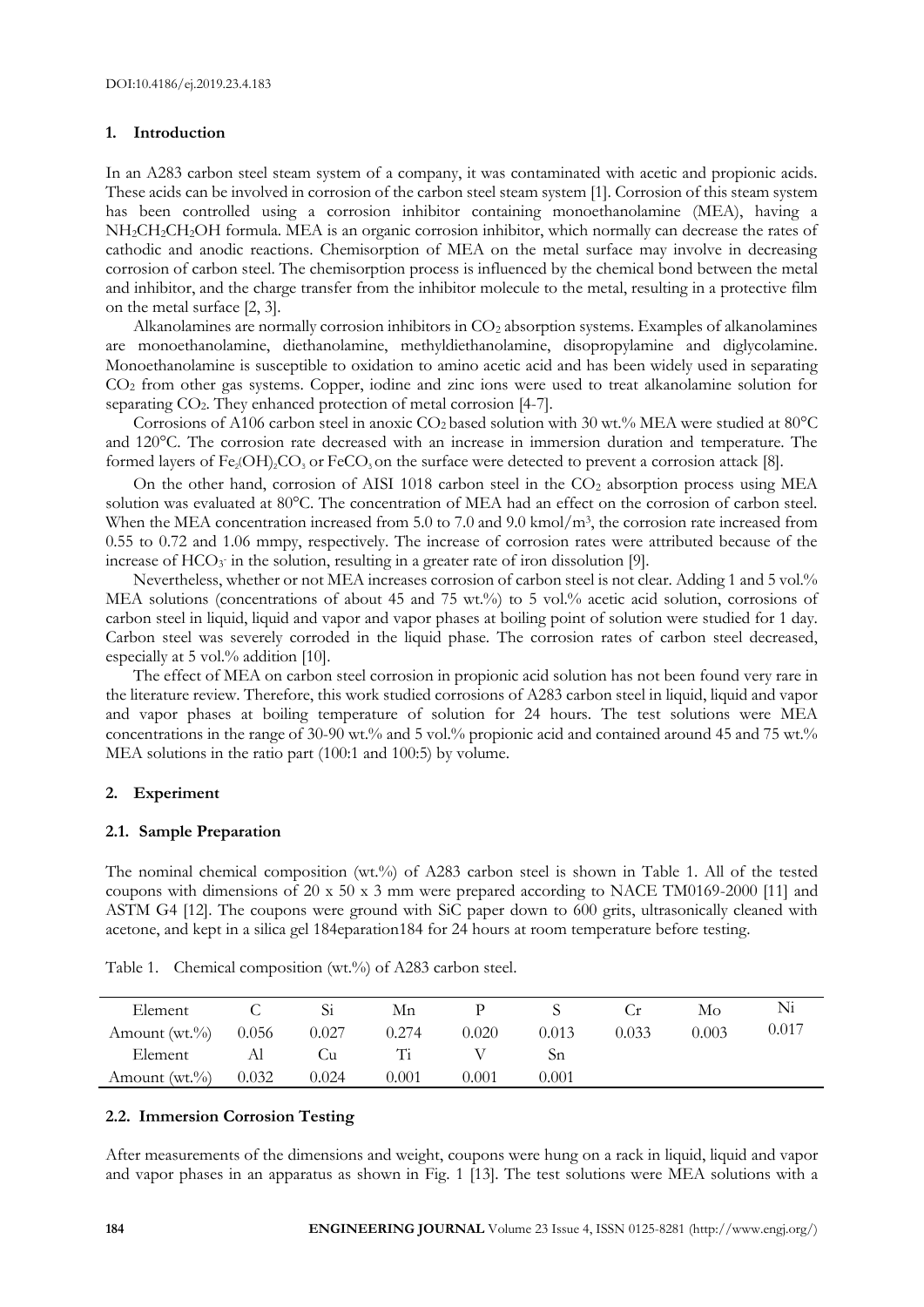concentration of 0, 30, 45, 60, 75 and 90 wt.%, 5 vol.% propionic acid solution, 5 vol.% propionic acid with around 45 and 75 wt.% MEA solution in the ratio part (100:1 and 100:5) by volume. The test conditions were at boiling temperature of solution for 24 hours. The solution pHs before and after test were measured by a pH meter.



Fig. 1. Immersion corrosion testing [13].

#### **2.3. Cleaning Coupons after Test**

According to ASTM G1 [14], tested coupons were cleaned with solutions of concentrated 1000 ml hydrochloric acid (HCl) solution + 20 g antimony trioxide (Sb<sub>2</sub>O<sub>3</sub>) and 50 g stannous chloride (SnCl<sub>3</sub>) at 20-25°C for 1-25 mins. After that, they were ultrasonically cleaned with acetone, and kept in a silica gel 185eparation185 for 24 hours.

#### **2.4. Characterization Methods**

Corrosion rates (CPR) were calculated according to ASTM G1 [14] from mass losses of at least three samples by Eq. (1).

$$
CPR = \frac{KW}{\rho At} \tag{1}
$$

Where: K = a constant (8.76 x 10<sup>4</sup> mm/y), W = mass loss in g,  $\rho$  = density in g/cm<sup>3</sup>, A = area in cm<sup>2</sup>, and t = time of exposure in hours

The corroded coupons were experimented for surface morphologies by a scanning electron microscope (SEM) and for surface composition by X-ray diffraction (XRD) with a Cu Kα x-ray at the incident of 0.02 degrees.

### **3. Results and Discussion**

Figure 2 shows the corrosion rates of A283 carbon steel in different concentrations of MEA solutions at boiling point temperature of solution. Adding MEA concentrations in the range of 30 to 90 wt.%, the corrosion rates of A283 carbon steel in liquid, liquid and vapor and vapor phases decreased from about 1.71,

**ENGINEERING JOURNAL** Volume 23 Issue 4, ISSN 0125-8281 (http://www.engj.org/) **185**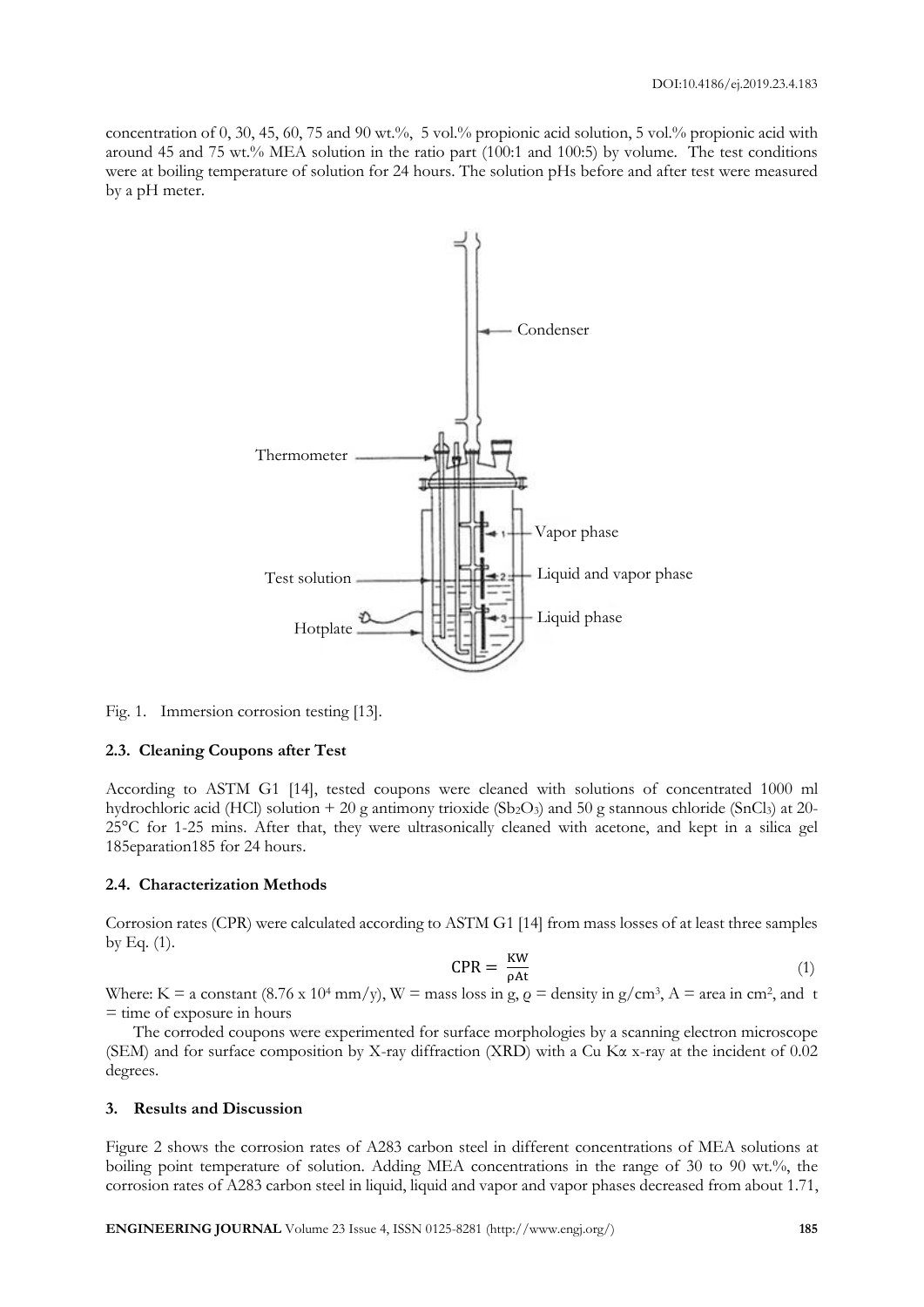0.76, 1.10 mm/y to about 0.11, 0.11 and 0.14 mm/y, respectively. This might have been due to MEA adsorption on the metal surface resulting in a protective film. Then, the rates of cathodic and anodic reactions decreased [15, 16]. From Fig. 2, MEA can be considered as a corrosion inhibitor. The results were similar to those of Wichaya Saihan and Siwakorn Suksawat [10], but not those of Immanuel Raj Soosaiprakasam and Amornvadee Veawab [9].



Fig. 2. Corrosion rates of A283 carbon steel in different concentration of MEA solution at boiling point temperature.



Fig. 3. Corrosion rates of A283 carbon steel in 5 vol.% propionic acid solutions with around 45 wt.% MEA solution at 100:1 and 100:5 additions by volume and boiling point temperature.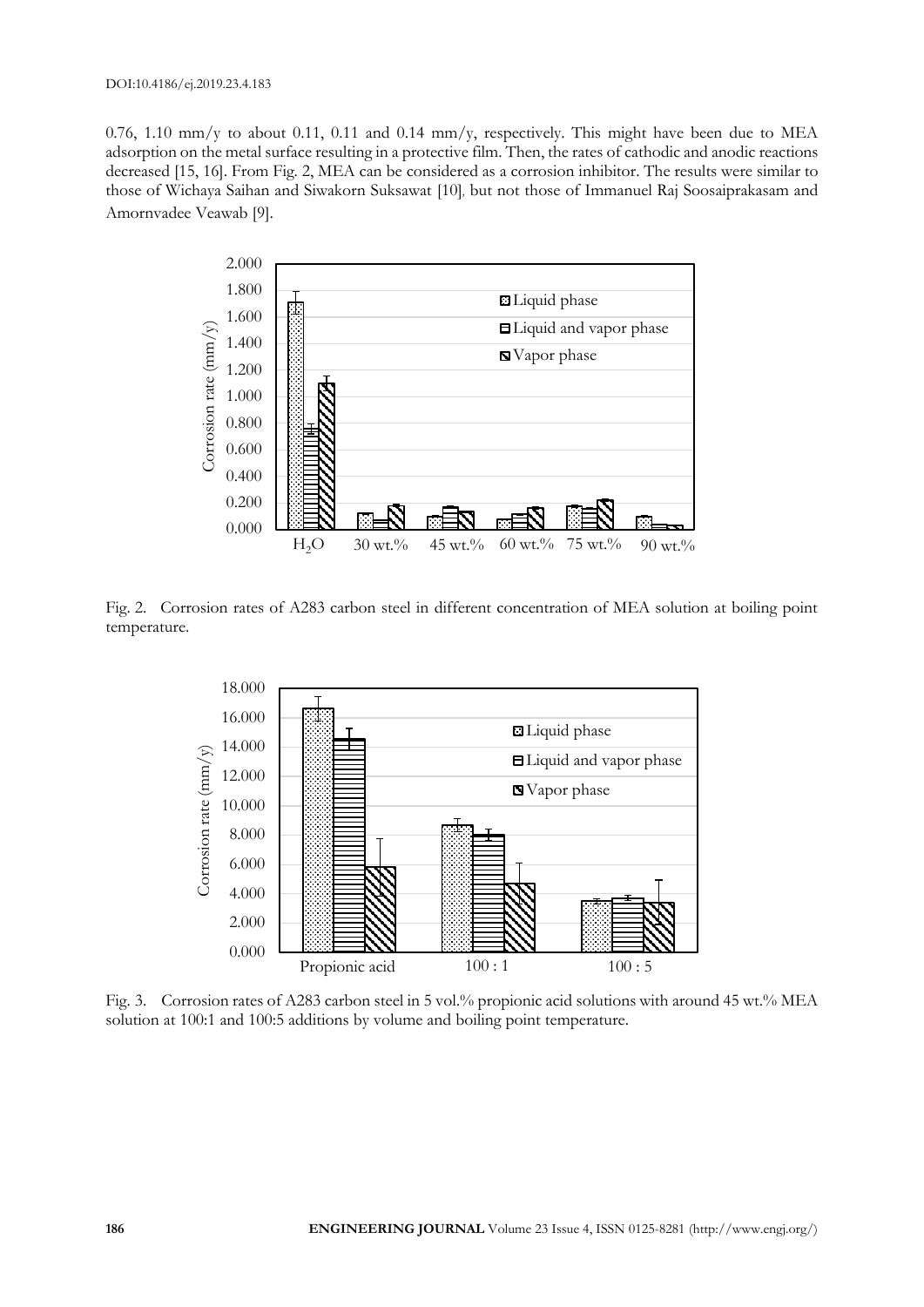

Fig. 4. Corrosion rates of A283 carbon steel in 5 vol.% propionic acid solutions with around 75 wt.% MEA solution at 100:1 and 100:5 additions by volume and boiling point temperature.

Figures 3 and 4 showed that carbon steel in 5 vol.% propionic acid solution corroded in the liquid phase higher than in the liquid and vapor phase and vapor phase, respectively, because of more homogeneous solution concentration. Increase of about 45 and 75 wt.% MEA solutions from 0 to 100:1 and 100:5 additions by volume to the test solution, corrosion rates of A283 carbon steel in liquid, liquid and vapor and vapor phases decreased. This showed that MEA could reduce the corrosion rate of carbon steel. The solution pHs before and after testes were 4-6 in all additions of MEA solutions (Figs. 3 and 4), except in 100:5 additions by volume of around 75 wt.% MEA solutions (Fig. 4). The pHs increased from 4 before test to 10 after test. The inhibition effect of MEA on decrease of A283 corrosion rate was clear by around 75 wt.% MEA solution addition of 100:5 by volume in Fig. 4, because of high base solution resulting in possibly carbon steel passivity.

Figures 5a and 6a showed XRD patterns of A283 carbon steel after in liquid phase testing of 5 vol.% propionic acid, 5 vol.% propionic acid with around 45 and 75 wt.% MEA additions of 100:1 and 100:5 by volume. They showed the sharp peak of Fe (ICDD 01-089-7194) for all conditions. However, zooming in 15 to 45 degree analysis (Fig. 5b-d and Fig. 6b-d), they showed some iron oxides and the Fe3C were found to form on the surface. Both in 5 vol.% propionic acid (Figs. 5d and 6d) and 5 vol.% propionic acid with around 45 wt.% MEA at 100:1 addition by volume in the test solution (Fig. 5c), they showed that only Fe3C (ICDD 00-034-0001) appeared on the surface. By additions of around 45 wt.% MEA solutions at 100:5 by volume in the test solution, (Fig. 5b), the Fe<sub>3</sub>O<sub>4</sub> (ICDD 01-071-6336) and Fe<sub>2</sub>O<sub>3</sub> (ICDD 01-076-4579) were observed. Due to low partial pressure of  $O_2$  [17], it was thought that the Fe<sub>2</sub>O<sub>3</sub> and Fe<sub>3</sub>O<sub>4</sub> could not be formed but Fe3C could exist (Figs. 5c and 5, 6d). The higher concentrations of MEA could result in enough O<sup>2</sup> for iron oxide formations (Fig. 5b). Similar results can be observed in Fig. 6b-c. The FeO(OH) (ICDD 01-081-0462), Fe<sub>3</sub>O<sub>4</sub> and Fe<sub>2</sub>O<sub>3</sub> were found to form on the surface, with around 75 wt.% MEA at 100:1 additions by volume in the test solution (Fig .6c) [18, 19]. This could be enough  $O_2$ . However, increasing MEA from 100:1 to 100:5 additions by volume in the test solution, the FeO(OH) and Fe<sub>2</sub>O<sub>3</sub> disappeared on the surface (Fig. 6b). Only  $Fe<sub>3</sub>O<sub>4</sub>$  was found on the surface.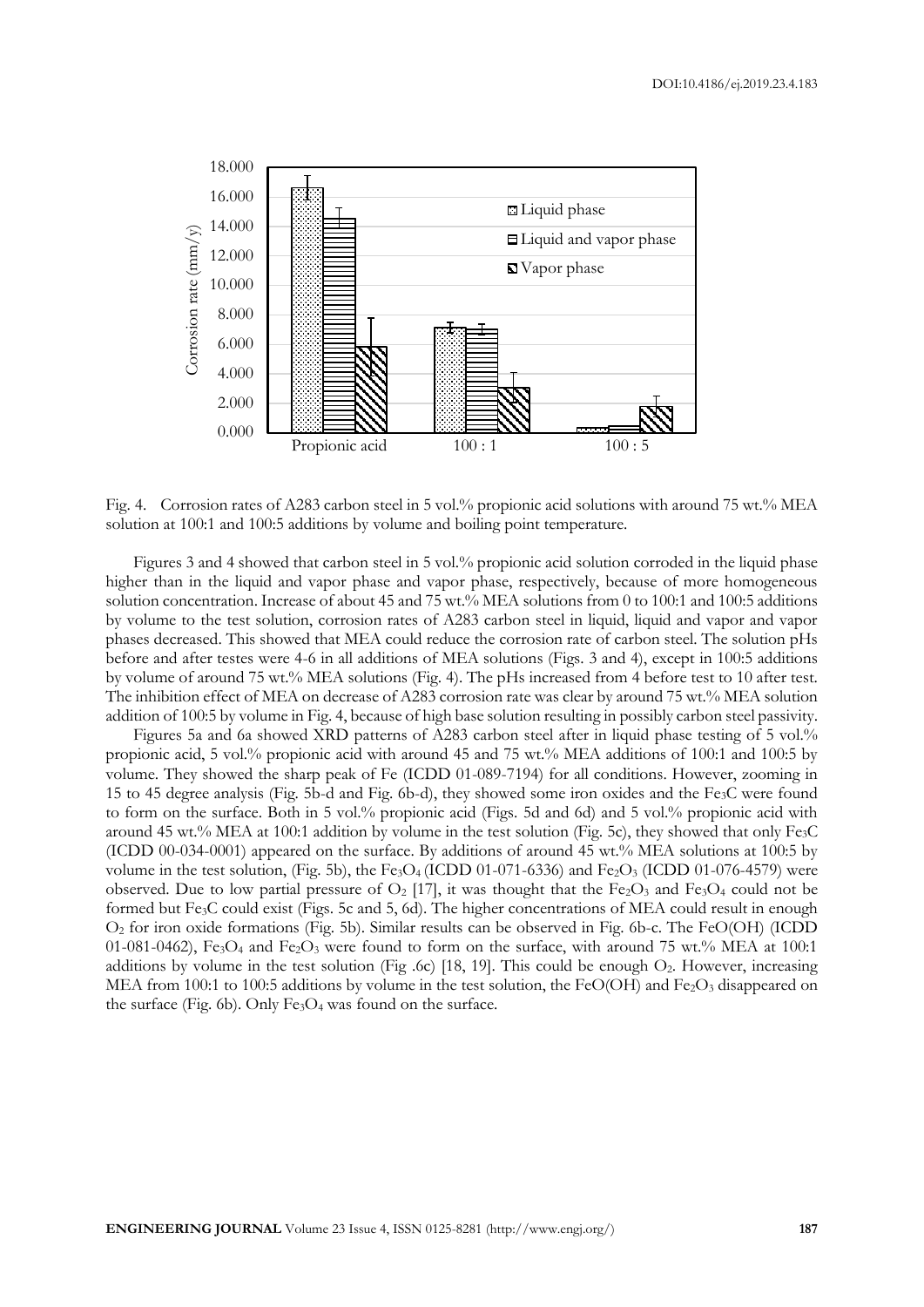

Fig. 5. XRD patterns of A283 carbon steel after in liquid phase testing of 5 vol.% propionic acid and 5 vol.% propionic acid with around 45 wt.% MEA additions.



Fig. 6. XRD patterns of A283 carbon steel after in liquid phase testing of 5 vol.% propionic acid, and 5 vol.% propionic acid with around 75 wt.% MEA additions.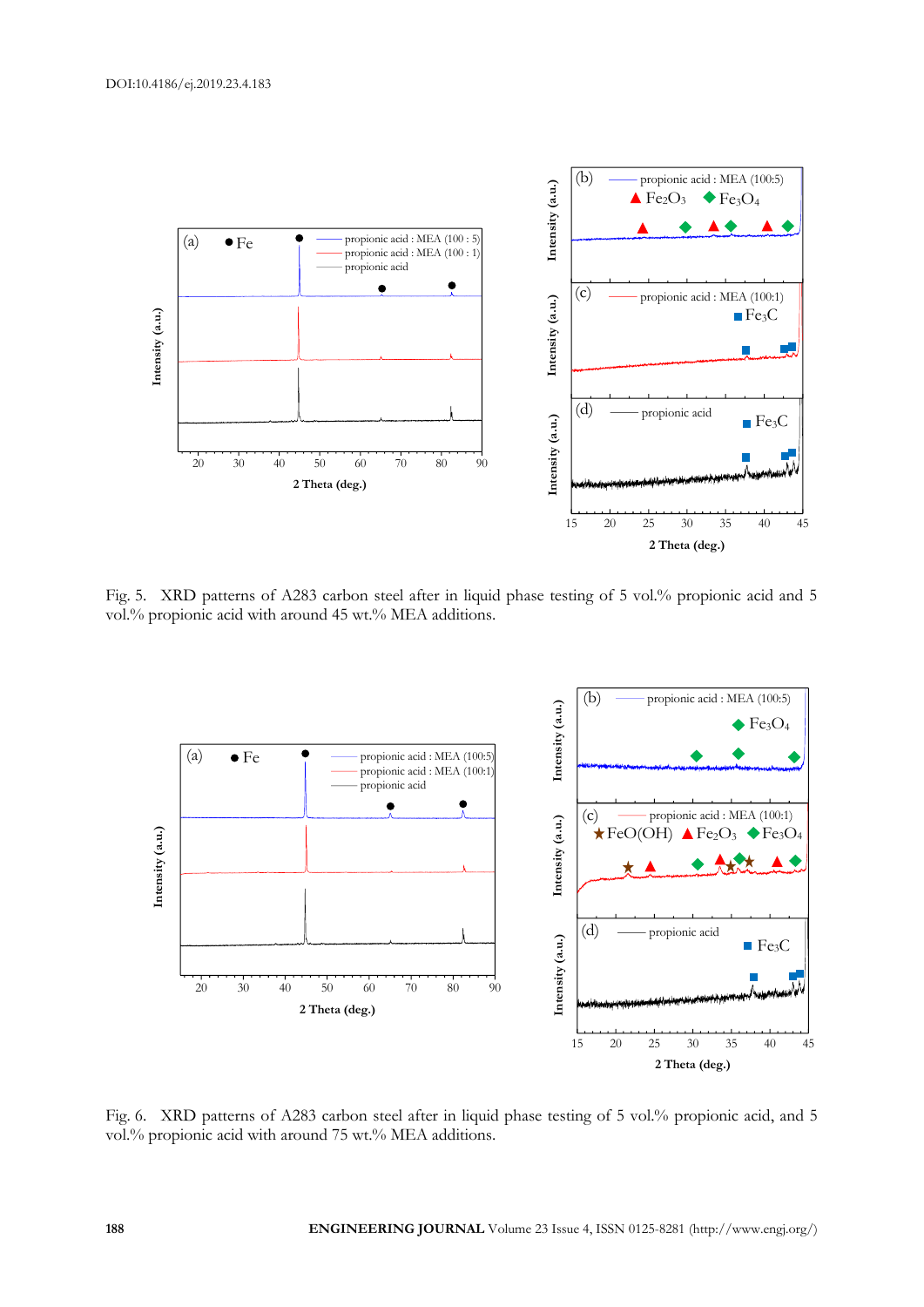From literature review [16], the adsorption of MEA on the hydroxylated  $Cr_2O_3$  surface of steel inhibited the steel corrosion. The two mechanisms of MEA effect on reduction of steel corrosion were then proposed: the adsorption of MEA and the formations of protective layers at surface of A283 carbon steel.

The adsorption of MEA on  $Fe<sub>3</sub>O<sub>4</sub>$  corrosion product to inhibit Fe dissolution by water was shown as Eq.  $(2)-(3)$ .

$$
3Fe + 4H2O \rightarrow Fe3O4 + 4H2
$$
 (2)

$$
Fe_3O_4 - m(H_2O) + nMEA \rightarrow Fe_3O_4 - (mH_2O) - nMEA \tag{3}
$$

The formations of protective layers were shown as Eq. (4)-(9).

$$
Fe \leftrightarrow Fe^{2+} + 2e^-
$$
 (4)

$$
OH - C_2H_4 - NH_2(MEA) + H_2O \quad \leftrightarrow \quad HO - C_2H_4 - NH_3^+ + OH^- \tag{5}
$$

$$
\text{Fe}^{2+} + 2\text{OH}^- \rightarrow \text{Fe}(\text{OH})_2 \tag{6}
$$

$$
4Fe(OH)_2 + O_2 \rightarrow 4FeO(OH) + 2H_2O \tag{7}
$$

$$
2FeO(OH) + Fe(OH)2 \rightarrow Fe3O4 + 2H2O
$$
\n(8)

$$
2Fe3O4 + H2O \rightarrow 3Fe2O3 + H2
$$
 (9)

The dissolution of Fe is usually followed Eq. (4) because of oxygen reduction in water. MEA could react with water to form OH- (Eq. (5)) [20] and then reduced dissolution of Fe to form Fe(OH)<sup>2</sup> by Eq. (6). The formation of corrosion product (FeO(OH)) (Fig. 6c) could be possible by Eq. (7) [21]. The FeO(OH) could be converted to Fe<sub>3</sub>O<sub>4</sub> (Figs. 5b and 6b-c) followed Eq. (8) [22]. The formation of Fe<sub>2</sub>O<sub>3</sub> (Figs. 5b and 6c) might be formed by the transformation of  $Fe<sub>3</sub>O<sub>4</sub>$  as shown in Eq. (9) [9].

The A283 carbon steel is composed of two microstructures or phases: ferrite and pearlite (Fig. 7a). The pearlite was positioned on the grain boundary. Figure 7b-d shows the corroded phases after corrosion test in solutions of 5 vol.% propionic acid solution in liquid, vapor phases, and 5 vol.% propionic acid solution with around 45 wt.% MEA additions of 100:5 by volume in the liquid phase, respectively. The Fe3C was more cathodic than ferrite [23-25]. Therefore, the most corroded phases were ferrite not pearlite, because it contained Fe3C which had more corrosion resistance than ferrite. The more severe corrosion was found in ferrite, when the coupons were in liquid, as shown in Fig. 7b. By addition of MEA into solution, the corroded ferrite was decreased, as shown in Fig. 7d.

#### **4. Conclusions**

Corrosion of A283 carbon steel in MEA solutions, 5 vol.% propionic acid solution with around 45 and 75 wt.% MEA additions of 100:1 and 100:5 by volume in the test solution at boiling temperature of solution were studied for 1 day. Based on the results, the following conclusions were obtained:

- (1) MEA reduced corrosion rates of A283 carbon steel in 5 vol.% propionic acid solution.
- (2) Corrosion rates of A283 carbon steel in 5 vol.% propionic acid solution in liquid phase were higher than in liquid and vapor and in vapor phases.
- (3) In 5 vol.% propionic acid solution, by adding around 75 wt.% MEA solutions decreased the corrosion rate of A283 carbon steel greater than by adding around 45 wt.% MEA solutions at the same volume addition.
- (4) The formed layers of corrosion products were Fe<sub>3</sub>C, FeO(OH), Fe<sub>2</sub>O<sub>3</sub> and Fe<sub>3</sub>O<sub>4</sub>.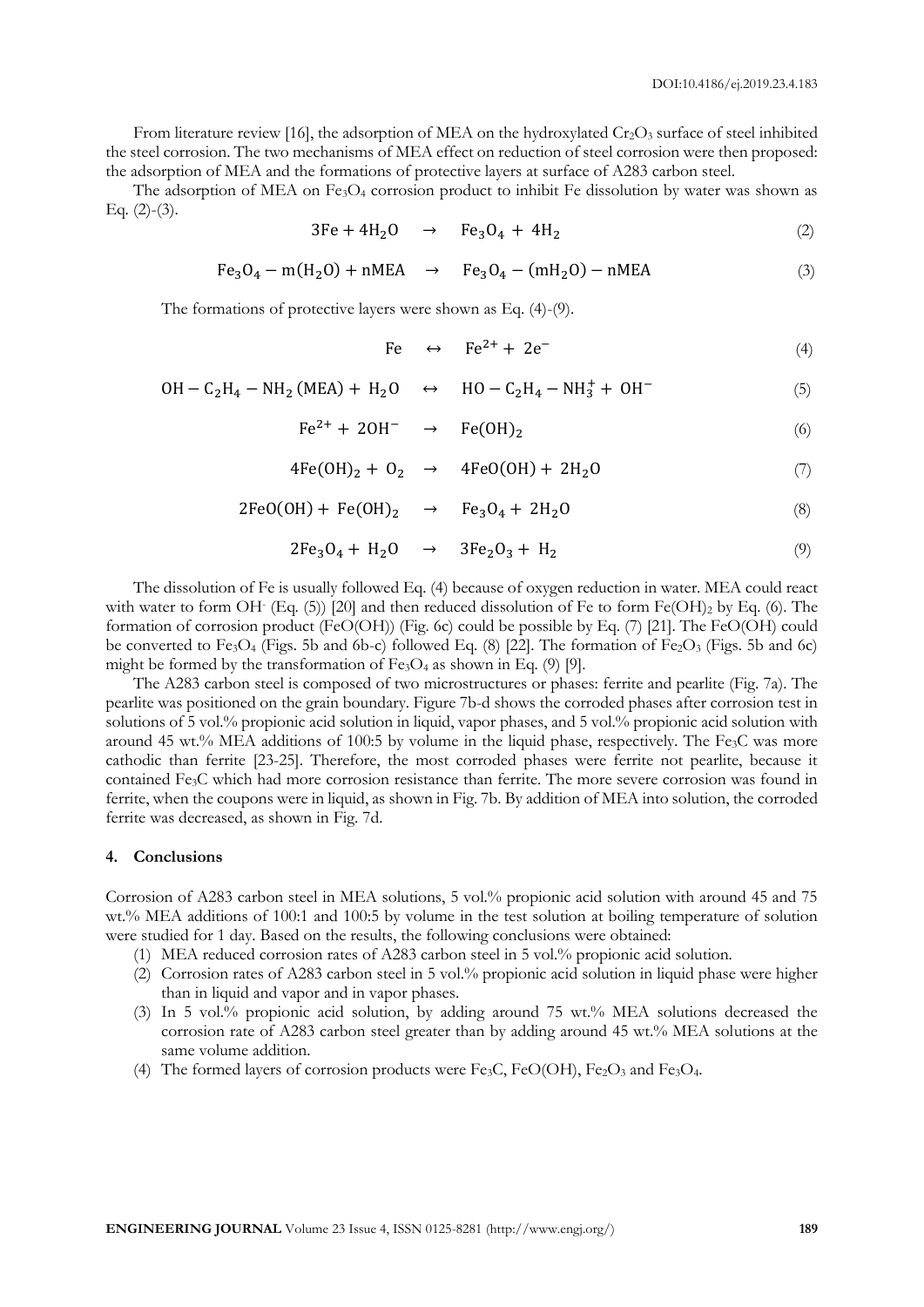

Fig. 7. SEM surface morphologies of (a) A283 carbon steel, (b) after the corrosion test of (a) in 5 vol.% propionic acid solution in liquid phase, (c) after the corrosion test of (a) in 5 vol.% propionic acid solution in vapor phase and (d) after the corrosion test of (a) 5 vol.% propionic acid solution with around 45 wt.% MEA (100:5) in the liquid phase.

## **Acknowledgement**

The authors would like to acknowledge the Thailand Research Fund (TRF) under the university- industry collaboration project No. MSD59I0089 for their financial support.

#### **References**

- [1] R. Svoboda, F. Gabrielli, H. Hehs, H.-G. Seipp, F.-U. Leidich, and B. Roberts, "Organic impurities and organic conditioning agents in the steam/water cycle: A power plant manufacturer's point of view," *PowerPlant Chemistry*, vol. 8, no. 8, pp. 502-509, 2006.
- [2] V. S. Sastri, *Green Corrosion Inhibitors*. Hoboken: John Wiley & Sons, Inc., 2011, pp. 1, 10-27, 105-115, 223-231.
- [3] P. A. Schweitzer, *Corrosion of Linings and Coatings Cathodic and Inhibitor Protection and Corrosion Monitoring*. Taylor and Francis Group, 2007, pp. 55-65, 536-537.
- [4] L. V. Minevski, "Corrosion inhibitor for alkanolamine units," U.S. Patent 6,036,888, 1999.
- [5] J. A. V. Trevino, "Corrosion inhibitor for CO<sub>2</sub> absorption process using alkanolamines," U.S. Patent 4,714,597, 1987.
- [6] Bruce T. Alexander, "Stabilization of aqueous amine solutions against oxidation and corrosion in gas 190eparation processes," U.S. Patent 2,559,580, 1951.
- [7] R. M. Reed, "Stabilization of monoethanolamine solutions," U.S. Patent 2,377,966, 1945.
- [8] L. Zheng, N. S. Matin, J. Landon, G. A. Thomas, and K. Liu, "CO<sub>2</sub> loading-dependent corrosion of carbon steel and formation of corrosion products in anoxic 30 wt.% monoethanolamine-based solutions," Corrosion Science, vol. 102, pp. 44-54, 2016.